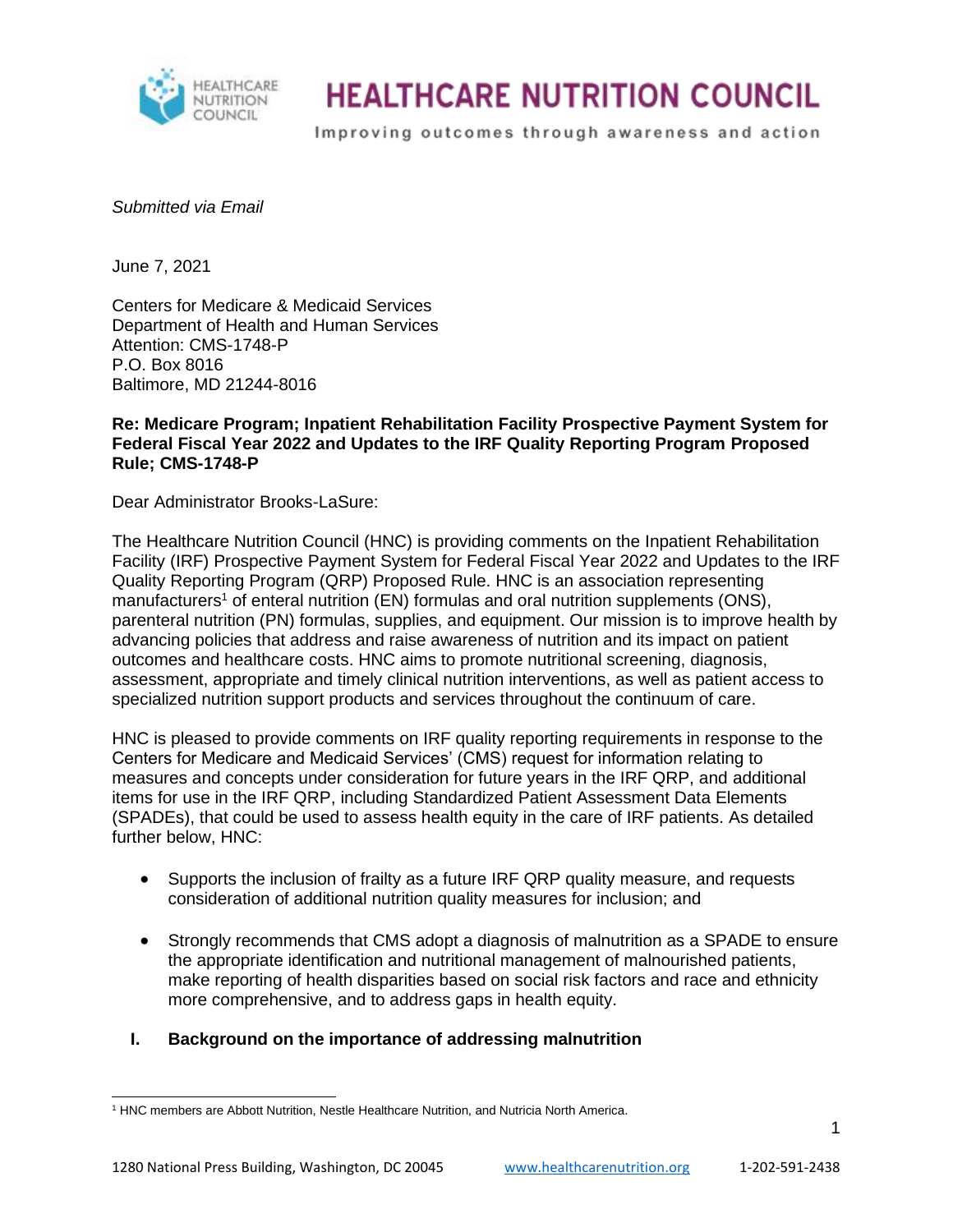

Improving outcomes through awareness and action

It is widely recognized that nutritional status plays a significant role in health outcomes and healthcare costs. Addressing malnutrition is essential to improving overall healthcare and may ultimately reduce the economic burden incurred when caring for the oldest and sickest Americans. Disease-related malnutrition can manifest in patients across all spectrums of body mass index, ranging from under to overweight individuals. Malnutrition often is associated with acute and chronic diseases and injury, such as cancer, stroke, infection, trauma, and surgical procedures. Large-scale studies have shown that as many as half of hospitalized patients and 35% to 85% of older long-term care residents are undernourished.<sup>1,2,3,4</sup>

If unaddressed, malnutrition increases the cost of care and likelihood of poor health outcomes, including increased complications, longer hospitalizations, and more readmissions. For example, malnourished patients are more likely to experience complications, such as pneumonia,<sup>5</sup> pressure ulcers,<sup>6</sup> nosocomial infections,<sup>7</sup> and death.<sup>8</sup> In addition, malnutrition is a risk factor for other severe clinical events, such as falls<sup>9</sup> and worse outcomes after surgery or trauma.<sup>10</sup> Falls are especially a concern among individuals considered frail, Malnutrition also has negative impacts on patients with specific chronic diseases and conditions, such as stroke,<sup>11</sup> heart failure,<sup>12</sup> cancer,<sup>13</sup> and COPD.<sup>14</sup> Malnourished patients, as well as patients at risk for malnutrition, have significantly longer hospitalizations than well-nourished patients and patients not at risk for malnutrition.<sup>15</sup>

Additionally, readmission rates, institutionalization, and ongoing healthcare services increase in patients suffering from malnutrition. In particular, disease-related malnutrition is a common reason for patients to be readmitted to hospitals.<sup>16</sup> A study published in 2016 found that malnutrition in U.S. hospitalized patients is associated with a more than 50 percent higher rate of readmission within 30 days, compared to patient stays not associated with malnutrition.<sup>17</sup> Hospitalized patients at risk of malnutrition are also more likely to be discharged to another facility or require ongoing healthcare services after being discharged from the hospital than patients who are not vulnerable to becoming malnourished.<sup>18</sup>

Beyond just the effect on utilization and outcomes, malnutrition has an outsized effect on overall cost of care. Malnutrition costs associated with older adults aged 65 years and older who are the most at risk of malnutrition, and largely depend on Medicare, are estimated at \$51.3 billion annually.<sup>19</sup> However, this figure likely underestimates the total burden of diseaserelated malnutrition given the diagnosis gap in hospitalized patients.<sup>20</sup> In addition, malnourished patients and patients with nutrition-related or metabolic issues are frequently readmitted to the hospital.<sup>21</sup> Further, the average costs per readmission for patients with malnutrition were found to be 26-34 percent higher (\$16,900 to \$17,900) for patients with malnutrition compared to those without malnutrition  $($13,400)$ .<sup>22</sup> A retrospective health economic study found that providing oral nutritional supplements (ONS) to Medicare patients aged 65+ with any primary diagnosis was associated with a 16% reduction in length of stay and a 15.8% cost savings – an average of  $$3,079 -$  per episode.<sup>23</sup>

Lastly, despite the impact on overall health and the prevalence of malnutrition among hospitalized patients, a patient's nutritional status is often not evaluated or diagnosed in a timely manner. In a recent study conducted by the Agency for Healthcare Research and Quality using the Healthcare Cost and Utilization Project database, only about 7 percent of hospitalized patients are diagnosed with malnutrition. The extremely low number of diagnosis for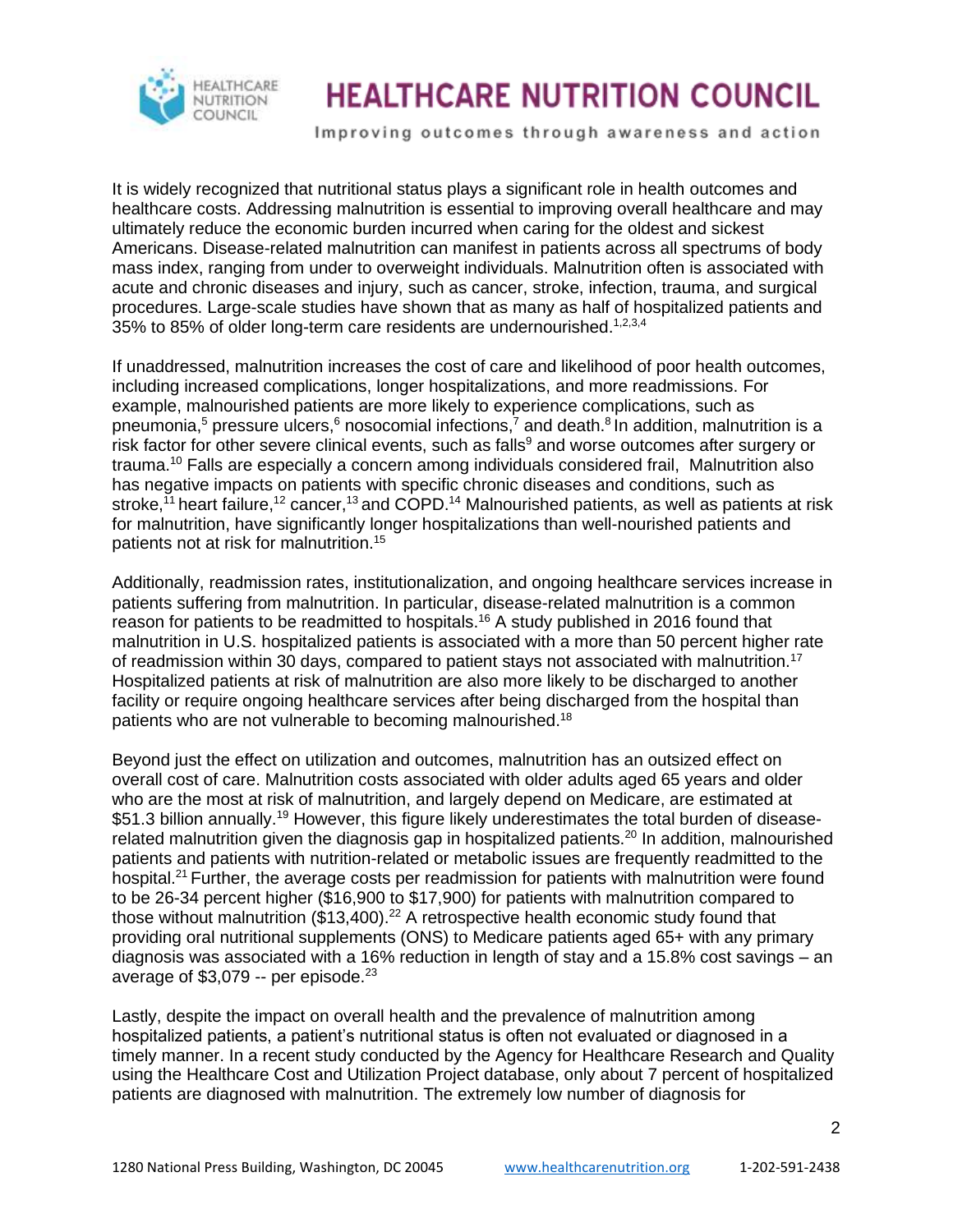

Improving outcomes through awareness and action

malnutrition represents a screening and diagnosis gap that needs to be addressed. The COVID-19 pandemic has highlighted the need to address this gap in care, as recent evidence shows the enormous impact malnutrition has on health outcomes in patients diagnosed with COVID-19. Additionally, outside of a healthcare setting, the economic and social consequences resulting from the pandemic contribute to the risk of food insecurity and malnourishment.<sup>24</sup>

Based on the aforementioned evidence, it is essential that CMS make nutritional status a key component in both its reimbursement policies and its efforts to improve the quality and value of care delivery. This should include being mindful of the outsized clinical value of nutritional status, despite the fact malnutrition is often only indicated as a secondary or comorbid condition for many patients. Further, CMS should continue to implement more nutritionalrelated items into its quality and value programs, including in the IRF Quality Reporting Program (QRP).

#### **II. HNC supports frailty as a future IRF QRP quality measure, and in addition, strongly recommends the inclusion of nutrition quality measures.**

CMS is seeking input on the importance, relevance, appropriateness, and applicability of measures and concepts under consideration for future years in the IRF QRP. The IRF QRP currently has 17 measures for the FY 2022 program year, including Application of Percent of Residents Experiencing One or More Falls with Major Injury (Long Stay). Malnutrition is a risk factor for severe clinical events, such as loss of lean body mass and risk of falls, and possibly worse outcomes after surgery or trauma since proper nutrition is critical for healing and recovery. We are encouraged to see frailty included on the list of measures and concepts under consideration, since a diagnosis of frailty is linked to a risk of falls and adverse clinical events following a fall. Malnutrition contributes to frailty, and these two conditions share overlapping risk factors.<sup>25</sup>

Malnutrition also contributes to sarcopenia and the loss of the lean body mass. In the rehabilitation setting, approximately 50% of older patients are diagnosed with sarcopenia.<sup>26</sup> The prevalence of sarcopenia in intensive care unit (ICU) patients is documented at 56-71%.<sup>27</sup> Regardless of hospitalization, it is estimated that 5-13% of adults over age 60 years and approximately 50% of adults over 80 years have sarcopenia.<sup>28</sup> Adequate nutrition, and specifically adequate protein intake, can help attenuate the declines in muscle mass and function associated with sarcopenia, and reduce the risk of frailty and falls. Multiple international expert groups recommend increased protein intake for older adults, with a minimum of 1.0 to 1.2 g/kg/d for healthy older adults and even higher levels (1.2-1.5 g/kg/d) for those who are malnourished or at risk of malnutrition due to acute or chronic illness.<sup>29,30</sup>

For these reasons, HNC strongly recommends that CMS also consider the inclusion of nutrition quality measures in the IRF QRP for future years.

**III. HNC strongly recommends that CMS adopt a diagnosis of malnutrition as a SPADE to ensure the appropriate identification and nutritional management of malnourished patients, make reporting of health disparities based on social risk factors and race and ethnicity more comprehensive, and to address gaps in health equity.**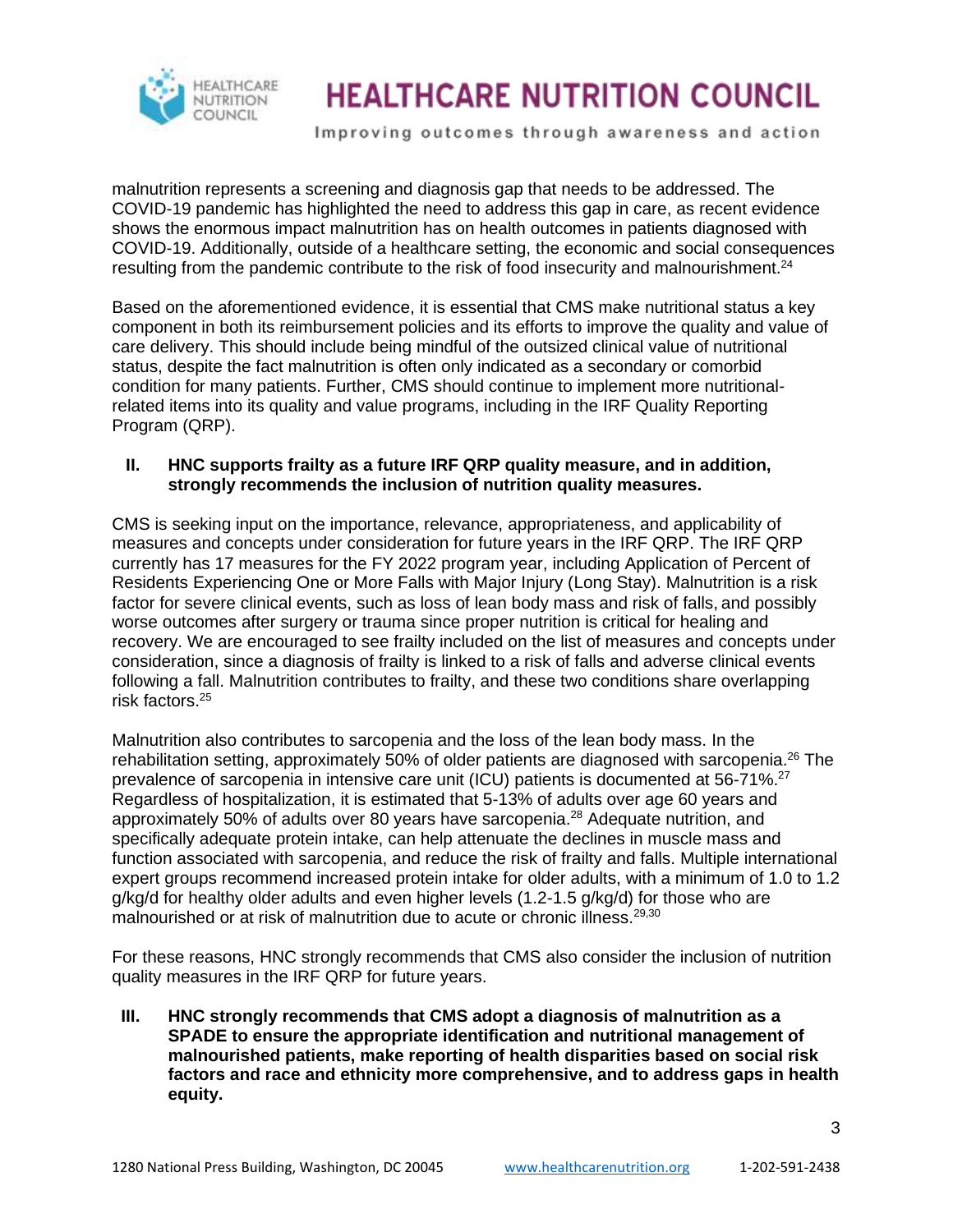

Improving outcomes through awareness and action

CMS is seeking guidance on any additional items, including SPADEs, that could be used to assess health equity in the care of IRF patients, for use in the IRF QRP.

Nutritional status, and by consequence malnutrition, is often influenced by a variety of social determinants of health (SDH).

According to the World Health Organization (WHO), SDHs are "the conditions in which people are born, grow, work, live, and age, and the wider set of forces and systems shaping the conditions of daily life. These forces and systems include economic policies and systems, development agendas, social norms, social policies and political systems."<sup>31</sup> In many cases SDHs will have a drastic impact on the availability and quality of foods, how those foods can be prepared and consumed, and what foods will be commonly consumed as staple parts of the diet. As a result, SDHs shape a population's nutritional status and may result in certain populations, such as the elderly, disabled, and the poorest segments of society, becoming malnourished.

CMS notes that significant and persistent inequities in health outcomes exist in the United States, and the COVID-19 pandemic has emphasized many longstanding health inequities, with higher rates of infection and mortality among black, Latino, and Indigenous and Native American persons relative to white persons. HNC is pleased that CMS is addressing these important and ongoing issues, and is seeking comment on the possibility of revising measure development, and the collection of other SPADEs that address gaps in health equity, to make reporting of health disparities based on social risk factors and race and ethnicity more comprehensive and actionable for providers and patients.

SPADEs are an important tool to gather information about care being provided across care settings. SPADEs should incorporate all relevant aspects of patient care and outcomes, and nutritional related elements are a crucial aspect of that care. HNC supported the standardization of the Parenteral/IV Feeding, Feeding Tube, Mechanically Altered Diet, and Therapeutic Diet data elements in the IRF Quality Reporting Measures Program in response CMS's FY 2018 IRF Prospective Payment System Proposed Rule (CMS-1671-P).

HNC strongly recommends that CMS now adopt a diagnosis of malnutrition as a standardized data element, to ensure appropriate identification and nutritional management of malnourished patients, make reporting of health disparities based on social risk factors and race and ethnicity more comprehensive, and to address gaps in health equity.

\*\*\*

Malnutrition continues to be a crucial component in reducing hospital-acquired conditions, lowering healthcare costs and improving the health and well-being of vulnerable Medicare beneficiaries. **HNC urges CMS to prioritize policies and initiatives that identify and treat malnutrition, encourages proper nutrition and the development of cost-effective nutrition therapy products, and ensures access through adequate coverage and payment policies for nutrition therapy products**. HNC stands ready to work with CMS and all stakeholders to develop these policies as one means to improve the public health system. If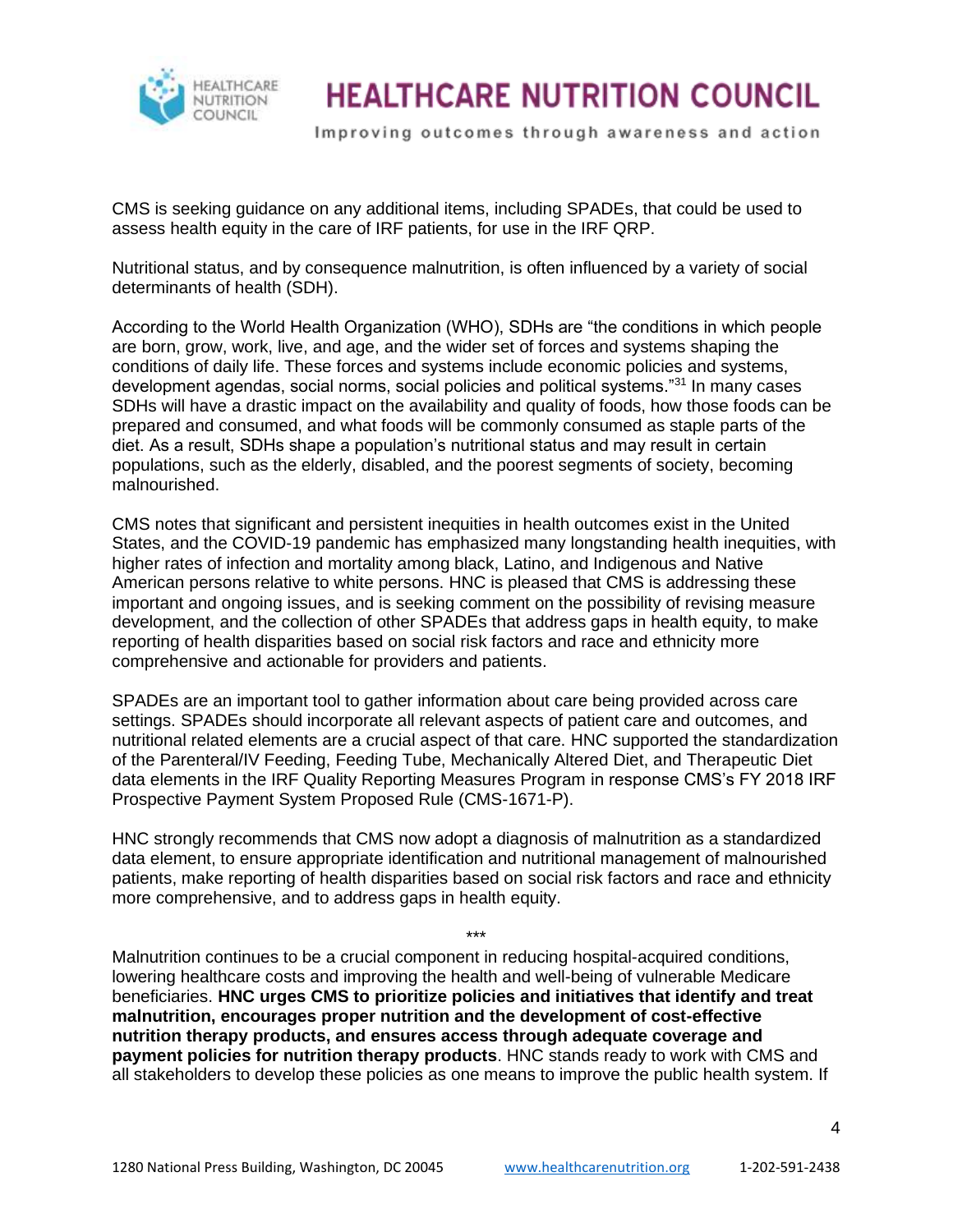

Improving outcomes through awareness and action

you have any questions or would like additional information, please contact Berit Dockter, Healthcare Nutrition Council, at [bdockter@healthcarenutrition.org](mailto:bdockter@healthcarenutrition.org) or 202-207-1112.

Sincerely,

Rebert Raykin

Robert Rankin Executive Director

<sup>6</sup> Mechanick JI. Practical aspects of nutritional support for wound-healing patients. *Am J Surg*. 2004;188:52S-56S.

<sup>7</sup> Schneider SM, Veyres P, Pivot X, et al. Malnutrition is an independent factor associated with nosocomial infections. *Br J Nutr.*  2004; 92:105-111.

<sup>8</sup> Correia MI, Waitzberg DL. The impact of malnutrition on morbidity, mortality, length of hospital stay and costs evaluated through a multivariate model analysis. *Clin Nutr*. 2003;22:235-239.

<sup>9</sup> Meijers JMM, Halfens RJG, Neyens JCL, et al. Predicting falls in elderly receiving home care: the role of malnutrition and impaired mobility. *J Nutr Health Aging*; 2012; 16: 654-658.

<sup>10</sup> Marik PE and Flemmer M. Immunonutrition in the surgical patient. *Minerva Anestesiologica*. 2012; 78: 336-342.

<sup>11</sup> Davalos A, Ricart W, Gonzlez-Huix F, et al. Effect of malnutrition after acute stroke on clinical outcome. Stroke. 1996;27:1028- 1032.

<sup>12</sup> Zapatero A, Barba R, Gonzalez N, et al. Influence of obesity and malnutrition on acute heart failure. *Rev Esp Cardiol*. 2012; 65(5): 421-426.

 $13$  Lis CG, Gupta D, Lammersfeld CA, et al. Role of nutritional status in predicting quality of life outcomes in cancer – a systematic review of the epidemiological literature. *Nutr J.* 2012; 11:27: 2-18.

<sup>14</sup> A.S.P.E.N. Board of Directors and the Clinical Guidelines Task Force. Guidelines for the use of parenteral and enteral nutrition in adult and pediatric patients. *JPEN J Parenter Enteral Nutr*. 2002;26(1suppl):1SA-138SA.

<sup>15</sup> Chima CS, Barco K, Dewitt ML, et al. Relationship of nutritional status to length of stay, hospital costs, and discharge status of patients hospitalized in the medicine service. *J Am Diet Assoc*. 1997; 97: 975-978.

<sup>16</sup> Alvarez-Hernandez J, Planas Vila M, Leon-Sanz M, et al. Prevalence and costs of malnutrition in hospitalized patients; the PREDyCES® Study. *Nutr Hosp*. 2012; 27(4): 1049-1059.

<sup>17</sup> Fingar K, Weiss A, Barrett M, Elixhauser A, Steiner C, Guenter P, and Hise Brown M. All-Cause Readmissions Following Hospital Stays for Patients with Malnutrition, 2013. *HCUP Statistical Brief #218.* 2018. 1-18.

<sup>18</sup> Zapatero A, Barba R, Gonzalez N, et al. Influence of obesity and malnutrition on acute heart failure. *Rev Esp Cardiol.* 2012; 65(5): 421-426.

<sup>19</sup> Snider J, et al: Economic burden of community-based disease-associated malnutrition in the United States. JPEN J Parenteral Enteral Nutr. 2014;38:55-165.

<sup>20</sup> Snider JT, Linthicum MT, Wu Y, et al. Economic burden of community-based disease-associated malnutrition in the United States. *JPEN J Parenter Enteral Nutr*. 2014; 38 (Suppl 2): 77S-85S.

<sup>21</sup> Braunschweig C, Gomez S, Sheean PM. Impact of declines in nutritional status on outcomes in adult patients hospitalized for more than 7 days. *J Am Diet Assoc*. 2000;100:1316-1322.

<sup>22</sup> Fingar K, Weiss A, Barrett M, Elixhauser A, Steiner C, Guenter P, and Hise Brown M. All-Cause Readmissions Following Hospital Stays for Patients with Malnutrition, 2013. *HCUP Statistical Brief #218.* 2018. 1-18.

<sup>23</sup> Thomas DR, Zdrowski CD, Wilson MM, et al. Malnutrition in subacute care. *Am J Clin Nutr*.

2002;75:308-313.

<sup>24</sup> [Deepa Handu,](https://www.ncbi.nlm.nih.gov/pubmed/?term=Handu%20D%5BAuthor%5D&cauthor=true&cauthor_uid=32411575) PhD, RDN, LDN, [Lisa Moloney,](https://www.ncbi.nlm.nih.gov/pubmed/?term=Moloney%20L%5BAuthor%5D&cauthor=true&cauthor_uid=32411575) MS, RDN, [Mary Rozga,](https://www.ncbi.nlm.nih.gov/pubmed/?term=Rozga%20M%5BAuthor%5D&cauthor=true&cauthor_uid=32411575) PhD, RDN, and [Feon W. Cheng,](https://www.ncbi.nlm.nih.gov/pubmed/?term=Cheng%20FW%5BAuthor%5D&cauthor=true&cauthor_uid=32411575) PhD, MPH, RDN, CHTS-CP. Malnutrition Care During the COVID-19 Pandemic: Considerations for Registered Dietitian Nutritionists. J Acad Nutr Diet 2021: 121(5): 979-987.

<sup>1</sup> Robinson MK, Trujillo EB, Mogensen KM, et al: Improving nutritional screening of hospitalized patients: The role of prealbumin. *JPEN J Parenter Enteral Nutr*. 2003 27:389-395.

 $^2$  Chima CS, Barco K, Dewitt MLA, et al: Relationship of nutritional status to length of stay, hospital costs, discharge status of patients hospitalized in the medicine service*. J Am Diet Assoc* 1997 97:975-978.

<sup>&</sup>lt;sup>3</sup> Braunschweig C, Gomez S, Sheean PM: Impact of declines in nutritional status on outcomes in adult patients hospitalized for more than 7 days. *J Am Diet Assoc* 2000 100:1316-1322.

<sup>4</sup> Crogan NL, Pasvogel A: The influence of protein-calorie malnutrition on quality of life in nursing homes*. J Geronotol A Biol Sci Med Sci* 2003 58A(2):159-164.

<sup>5</sup> Callahan CM, Wolinsky FD. Hospitalization for pneumonia among older adults. *J Gerontol*. 1996; 51A:M276-M282.